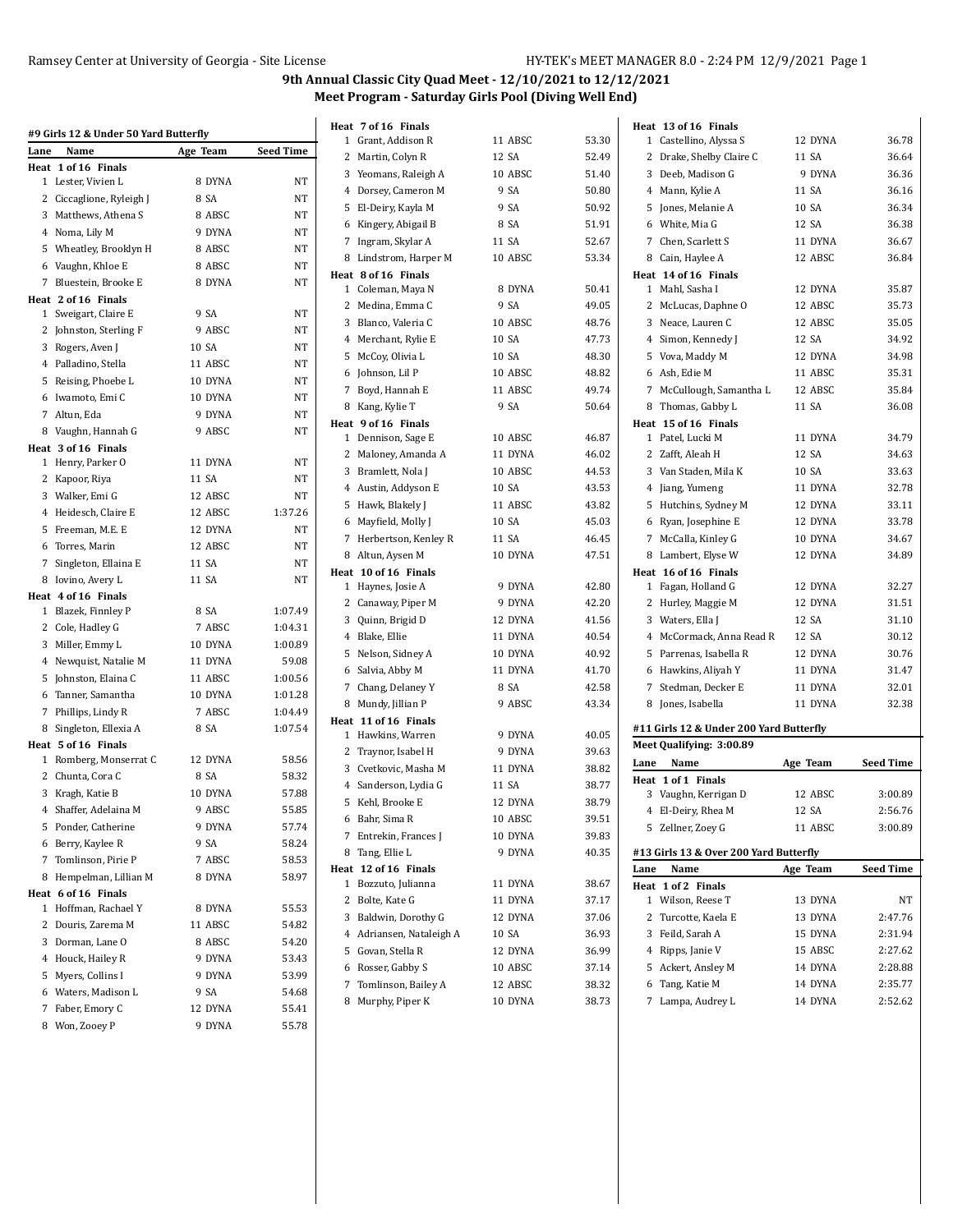$\overline{a}$ 

|      | Heat 2 (#13 Girls 13 & Over 200 Yard Butterfly) |          |                  |
|------|-------------------------------------------------|----------|------------------|
|      | 1 Turcotte, Olivia M                            | 13 DYNA  | 2:26.48          |
|      | 2 Sakaris, Hannah R                             | 13 SA    | 2:22.24          |
|      | 3 Markott, Teagan M                             | 13 DYNA  | 2:21.91          |
|      | 4 Modglin, Sydney                               | 14 DYNA  | 2:16.83          |
|      | 5 Avelar, Nicole                                | 15 ABSC  | 2:19.62          |
|      | 6 Alewine-Flores, Aubree-Clare 15 ABSC          |          | 2:21.96          |
|      | 7 Rey Sanchez, Miranda B                        | 13 SA    | 2:25.83          |
|      | 8 Bates, Martha K                               | 13 ABSC  | 2:26.65          |
|      | #15 Girls 12 & Under 50 Yard Freestyle          |          |                  |
| Lane | Name                                            | Age Team | <b>Seed Time</b> |
|      | Heat 1 of 16 Finals                             |          |                  |
|      | 2 Ciccaglione, Ryleigh J                        | 8 SA     | NΤ               |
|      | 3 Sweigart, Claire E                            | 9 SA     | NT               |
|      | 4 Rogers, Aven J                                | 10 SA    | NT               |
|      | 5 Tjhai, Caylen N                               | 10 SA    | NT               |
|      | 6 Bluestein, Brooke E                           | 8 DYNA   | NT               |
|      | Heat 2 of 16 Finals                             |          |                  |
|      | 1 Henry, Parker O                               | 11 DYNA  | NT               |
|      | 2 Hussey-Lovatt, Asa K                          | 11 ABSC  | 1:04.34          |
|      | 3 Cole, Hadley G                                | 7 ABSC   | 1:01.56          |
|      | 4 Phillips, Lindy R                             | 7 ABSC   | 58.80            |
|      | 5 Heidesch, Claire E                            | 12 ABSC  | 1:00.13          |
|      | 6 Matthews, Athena S                            | 8 ABSC   | 1:02.61          |
|      | 7 Torres, Marin                                 | 12 ABSC  | NT               |
|      | 8 Iwamoto, Emi C                                | 10 DYNA  | NT               |
|      | Heat 3 of 16 Finals                             |          |                  |
|      | 1 Johnson, Juliet E                             | 8 ABSC   | 55.02            |
|      | 2 Noma, Lily M                                  | 9 DYNA   | 52.23            |
|      | 3 Shaffer, Adelaina M                           | 9 ABSC   | 49.68            |
|      | 4 Miller, Emmy L                                | 10 DYNA  | 49.47            |
|      | 5 Wheatley, Brooklyn H                          | 8 ABSC   | 49.60            |
|      | 6 Hoffman, Rachael Y                            | 8 DYNA   | 51.15            |
|      | 7 Tomlinson, Pirie P                            | 7 ABSC   | 52.31            |
|      | 8 Vaughn, Hannah G                              | 9 ABSC   | 57.16            |
|      | Heat 4 of 16 Finals                             |          |                  |
|      | 1 Rittgers, Lilly J                             | 11 SA    | 49.25            |
|      | 2 Johnston, Sterling F                          | 9 ABSC   | 48.62            |
|      | 3 Kragh, Katie B                                | 10 DYNA  | 46.67            |
|      | 4 Palladino, Stella                             | 11 ABSC  | 45.91            |
|      | 5 Ponder, Catherine                             | 9 DYNA   | 46.53            |
| 6    | Johnston, Elaina C                              | 11 ABSC  | 47.01            |
|      | 7 Lester, Vivien L                              | 8 DYNA   | 49.21            |
| 8    |                                                 | 8 DYNA   | 49.46            |
|      | Hempelman, Lillian M<br>Heat 5 of 16 Finals     |          |                  |
|      | 1 Altun, Eda                                    | 9 DYNA   | 45.24            |
|      | 2 Tanner, Samantha                              | 10 DYNA  | 44.75            |
|      | 3 Vaughn, Khloe E                               | 8 ABSC   | 43.96            |
|      | 4 Romberg, Monserrat C                          | 12 DYNA  | 43.77            |
|      |                                                 |          |                  |
|      | 5 Dorman, Lane O                                | 8 ABSC   | 43.84            |
|      | 6 Parker, Maya J                                | 12 SA    | 44.73            |
|      | 7 Blanco, Valeria C                             | 10 ABSC  | 44.94            |
| 8    | Chunta, Cora C                                  | 8 SA     | 45.33            |

| Heat 6 of 16 Finals                    |         |       | Heat 12 of 16 Finals                    |          |                  |
|----------------------------------------|---------|-------|-----------------------------------------|----------|------------------|
| 1 Blazek, Finnley P                    | 8 SA    | 43.27 | 1 White, Mia G                          | 12 SA    | 33.77            |
| 2 Dorsey, Cameron M                    | 9 SA    | 42.33 | 2 Nelson, Sidney A                      | 10 DYNA  | 33.64            |
| 3 Houck, Hailey R                      | 9 DYNA  | 42.02 | 3 Botham, Lila C                        | 10 DYNA  | 33.27            |
| 4 Walker, Emi G                        | 12 ABSC | 41.65 | 4 Ingram, Skylar A                      | 11 SA    | 33.04            |
| 5 Berry, Kaylee R                      | 9 SA    | 41.74 | 5 Baldwin, Dorothy G                    | 12 DYNA  | 33.26            |
| 6 Won, Zooey P                         | 9 DYNA  | 42.25 | 6 Altun, Aysen M                        | 10 DYNA  | 33.38            |
| 7 Newquist, Natalie M                  | 11 DYNA | 42.73 | 7 McLucas, Daphne O                     | 12 ABSC  | 33.65            |
| 8 Myers, Collins I                     | 9 DYNA  | 43.38 | 8 Kehl, Brooke E                        | 12 DYNA  | 33.85            |
| Heat 7 of 16 Finals                    |         |       | Heat 13 of 16 Finals                    |          |                  |
| 1 Reising, Phoebe L                    | 10 DYNA | 41.01 | 1 Cvetkovic, Masha M                    | 11 DYNA  | 32.75            |
| 2 Faber, Emory C                       | 12 DYNA | 40.63 | 2 Iovino, Avery L                       | 11 SA    | 32.38            |
| 3 Zazzi, Grace A                       | 8 SA    | 39.93 | 3 Neace, Lauren C                       | 12 ABSC  | 32.35            |
| 4 Kingery, Abigail B                   | 8 SA    | 39.46 | 4 Tomlinson, Bailey A                   | 12 ABSC  | 32.24            |
| 5 Lindstrom, Harper M                  | 10 ABSC | 39.62 | 5 Deeb, Madison G                       | 9 DYNA   | 32.27            |
| 6 Martin, Colyn R                      | 12 SA   | 40.38 | 6 Drake, Shelby Claire C                | 11 SA    | 32.36            |
| 7 El-Deiry, Kayla M                    | 9 SA    | 40.74 | 7 Hawk, Blakely J                       | 11 ABSC  | 32.65            |
| 8 Johnson, Lil P                       | 10 ABSC | 41.31 | 8 Freeman, M.E. E                       | 12 DYNA  | 32.78            |
| Heat 8 of 16 Finals                    |         |       | Heat 14 of 16 Finals                    |          |                  |
| 1 Yeomans, Raleigh A                   | 10 ABSC | 39.23 | 1 Williams, Ellie L                     | 11 DYNA  | 31.86            |
| 2 Hoffman, Jeni A                      | 11 DYNA | 38.80 | 2 Lambert, Ava J                        | 12 DYNA  | 31.27            |
| 3 Waters, Madison L                    | 9 SA    | 38.70 | 3 McCullough, Samantha L                | 12 ABSC  | 31.14            |
| 4 Douris, Zarema M                     | 11 ABSC | 37.91 | 4 Zafft, Aleah H                        | 12 SA    | 30.33            |
| 5 Haynes, Josie A                      | 9 DYNA  | 38.50 | 5 Van Staden, Mila K                    | 10 SA    | 31.06            |
| 6 Grant, Addison R                     | 11 ABSC | 38.72 | 6 Sanderson, Lydia G                    | 11 SA    | 31.19            |
| 7 McCoy, Olivia L                      | 10 SA   | 38.99 | 7 Carter, Ellie C                       | 12 DYNA  | 31.80            |
| 8 Nguyen, Bella V                      | 9 DYNA  | 39.40 | Quinn, Brigid D<br>8                    | 12 DYNA  | 32.15            |
| Heat 9 of 16 Finals<br>1 Kang, Kylie T | 9 SA    | 37.56 | Heat 15 of 16 Finals<br>1 Jiang, Yumeng | 11 DYNA  | 29.92            |
| 2 Mayfield, Molly J                    | 10 SA   | 36.67 | 2 Ryan, Josephine E                     | 12 DYNA  | 29.63            |
| 3 Kapoor, Riya                         | 11 SA   | 36.52 | 3 Simon, Kennedy J                      | 12 SA    | 29.57            |
| 4 Crane, Kayla M                       | 11 SA   | 36.29 | 4 Lambert, Elyse W                      | 12 DYNA  | 28.84            |
| 5 Sato, Natalia                        | 10 DYNA | 36.44 | 5 McIntosh, Lily J                      | 12 DYNA  | 29.54            |
| 6 Mackay, Laila G                      | 10 DYNA | 36.52 | 6 Zellner, Zoey G                       | 11 ABSC  | 29.59            |
| 7 Taylor, Julianna L                   | 11 SA   | 37.39 | 7 Adriansen, Nataleigh A                | 10 SA    | 29.65            |
| 8 Maloney, Amanda A                    | 11 DYNA | 37.84 | 8 Vova, Maddy M                         | 12 DYNA  | 30.13            |
| Heat 10 of 16 Finals                   |         |       | Heat 16 of 16 Finals                    |          |                  |
| 1 Canaway, Piper M                     | 9 DYNA  | 36.02 | 1 Mann, Kylie A                         | 11 SA    | 28.66            |
| 2 Entrekin, Frances J                  | 10 DYNA | 35.92 | 2 Fagan, Holland G                      | 12 DYNA  | 28.23            |
| 3 Medina, Emma C                       | 9 SA    | 35.47 | 3 Parrenas, Isabella R                  | 12 DYNA  | 27.67            |
| 4 Tang, Ellie L                        | 9 DYNA  | 34.87 | 4 Stedman, Decker E                     | 11 DYNA  | 27.00            |
| 5 Bramlett, Nola J                     | 10 ABSC | 35.31 | 5 McCormack, Anna Read R                | 12 SA    | 27.11            |
| 6 Herbertson, Kenley R                 | 11 SA   | 35.68 | 6 Hicks, Claire V                       | 12 SA    | 27.67            |
| 7 Rosser, Gabby S                      | 10 ABSC | 35.96 | 7 Waters, Ella J                        | 12 SA    | 28.63            |
| 8 Salvia, Abby M                       | 11 DYNA | 36.10 | 8 Cain, Haylee A                        | 12 ABSC  | 28.67            |
| Heat 11 of 16 Finals                   |         |       | #17 Girls 13 & Over 50 Yard Freestyle   |          |                  |
| 1 Blake, Ellie                         | 11 DYNA | 34.53 | Name<br>Lane                            | Age Team | <b>Seed Time</b> |
| 2 Bahr, Sima R                         | 10 ABSC | 34.41 | Heat 1 of 13 Finals                     |          |                  |
| 3 Boyd, Hannah E                       | 11 ABSC | 34.04 | 1 Nichols, Kathryn P                    | 17 ABSC  | NΤ               |
| 4 Merchant, Rylie E                    | 10 SA   | 33.87 | 2 Jones, Bella G                        | 14 SA    | NΤ               |
| 5 Austin, Addyson E                    | 10 SA   | 34.01 | 3 Mays, Natalie M                       | 13 SA    | 46.67            |
| 6 Hawkins, Warren                      | 9 DYNA  | 34.23 | 4 Syed, Ava L                           | 13 SA    | 38.99            |
| 7 Traynor, Isabel H                    | 9 DYNA  | 34.42 | 5 Jagavkar, Aanya H                     | 13 SA    | 39.65            |
| 8 Dennison, Sage E                     | 10 ABSC | 34.80 | 6 Cameron, Courtney G                   | 14 ABSC  | NΤ               |
|                                        |         |       | 7 Price, Alex M                         | 14 DYNA  | ΝT               |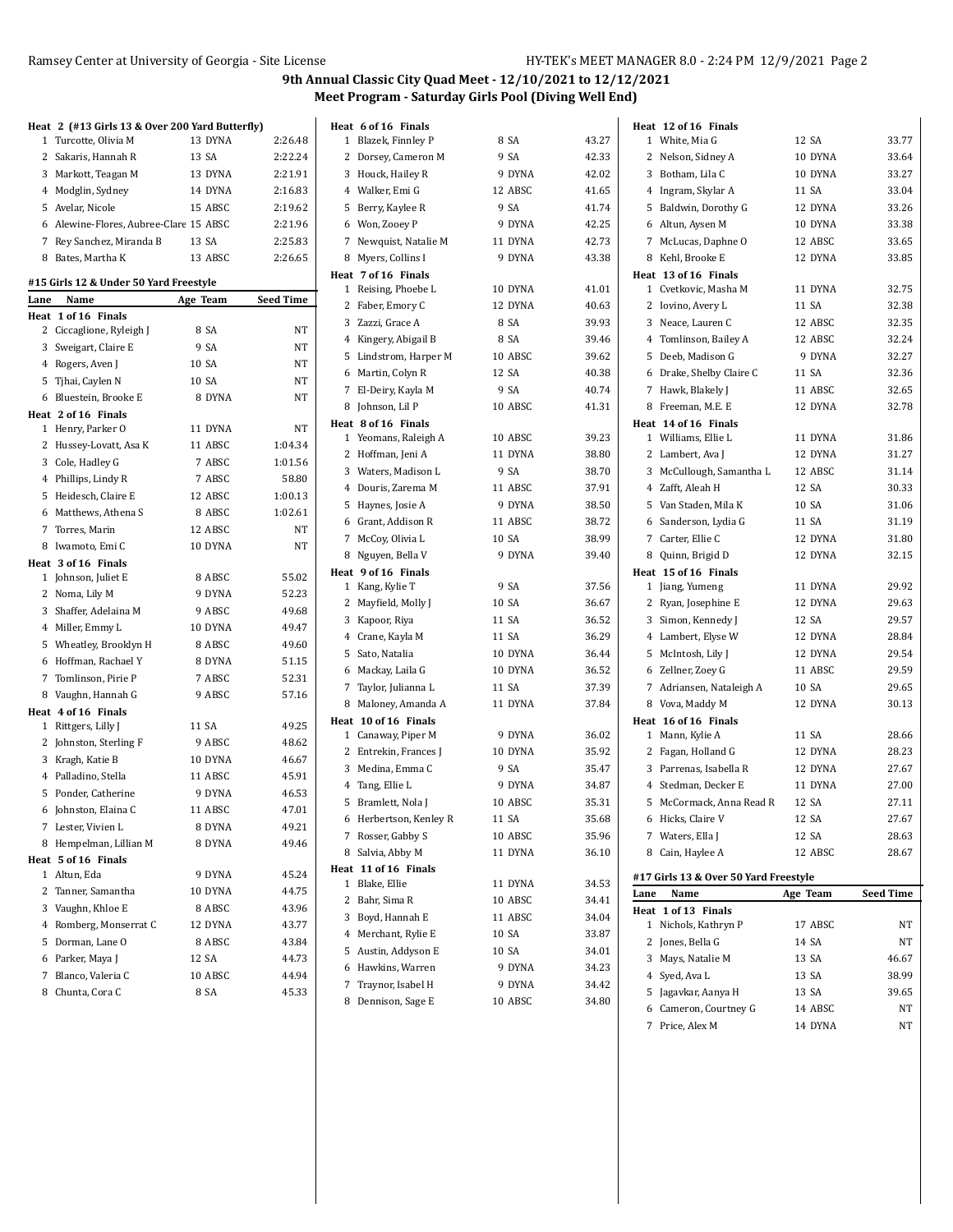|   | Heat 2 (#17 Girls 13 & Over 50 Yard Freestyle) |         |       | Heat 8 of 13 Finals                         |         |       |      |                                            |          |                        |
|---|------------------------------------------------|---------|-------|---------------------------------------------|---------|-------|------|--------------------------------------------|----------|------------------------|
|   | 1 Bebin Blackwell, Caitlyn C                   | 14 ABSC | 36.57 | 1 Ryan, Kyleigh D                           | 15 ABSC | 28.33 |      | #19 Girls 12 & Under 100 Yard Breaststroke |          |                        |
|   | 2 Pauli, Emma C                                | 13 SA   | 35.51 | 2 Shine, Lea                                | 15 DYNA | 28.13 | Lane | Name                                       | Age Team | <b>Seed Time</b>       |
|   | 3 Licsko, Brooke M                             | 13 SA   | 34.38 | 3 Britt, Mackenzie G                        | 13 SA   | 28.04 |      | Heat 1 of 12 Finals                        |          |                        |
|   | 4 Ayling, Michelle J                           | 13 DYNA | 33.58 | 4 Szabo, Aida S                             | 13 SA   | 27.92 |      | 2 Matthews, Athena S                       | 8 ABSC   | <b>NT</b>              |
|   | 5 Graff, Bea L                                 | 13 ABSC | 33.71 | 5 Shen, Lori                                | 13 DYNA | 28.03 |      | 3 Wheatley, Brooklyn H                     | 8 ABSC   | <b>NT</b>              |
|   | 6 Selvakumar, Lekha N                          | 13 DYNA | 35.02 | 6 Entrekin, Anna L                          | 13 DYNA | 28.09 |      | 4 Hoffman, Rachael Y                       | 8 DYNA   | <b>NT</b>              |
|   | 7 Rodriguez, Isabella                          | 13 DYNA | 36.24 | 7 Hamilton, Hailey M                        | 15 DYNA | 28.15 |      | 5 Bluestein, Brooke E                      | 8 DYNA   | <b>NT</b>              |
|   |                                                |         | 37.99 |                                             |         |       |      | 6 Lester, Vivien L                         | 8 DYNA   | NT                     |
|   | 8 Shaffer, Marleighna M<br>Heat 3 of 13 Finals | 13 ABSC |       | 8 Cole, Mabry F                             | 15 ABSC | 28.34 |      | 7 Cole, Hadley G                           | 7 ABSC   | <b>NT</b>              |
|   | 1 Chunta, Mazie C                              | 13 SA   | 33.08 | Heat 9 of 13 Finals<br>1 Turcotte, Olivia M | 13 DYNA | 27.85 |      | Heat 2 of 12 Finals                        |          |                        |
|   | 2 Hunter, Faith N                              | 13 SA   | 32.48 | 2 Gerdes, Victoria S                        | 15 DYNA | 27.68 |      | 1 Noma, Lily M                             | 9 DYNA   | <b>NT</b>              |
|   | 3 Jensen, Arden R                              | 13 SA   | 32.35 | 3 Robinson, Hannah E                        | 13 SA   | 27.64 |      | 2 Vaughn, Hannah G                         | 9 ABSC   | <b>NT</b>              |
|   |                                                | 13 SA   | 31.75 | 4 Cain, Makaylee A                          | 16 ABSC | 27.49 |      | 3 Johnston, Sterling F                     | 9 ABSC   | <b>NT</b>              |
|   | 4 Wong, Stephanie R                            |         |       |                                             |         |       |      | 4 Bahr, Sima R                             | 10 ABSC  | <b>NT</b>              |
|   | 5 Preyer, Maddie O                             | 13 DYNA | 31.91 | 5 Teague, Chloe J                           | 16 SA   | 27.62 |      | 5 Kang, Kylie T                            | 9 SA     | <b>NT</b>              |
|   | 6 Overway, Mina                                | 13 DYNA | 32.40 | 6 Haynes, Nora C                            | 14 DYNA | 27.66 |      | 6 Ponder, Catherine                        | 9 DYNA   | <b>NT</b>              |
|   | 7 Welin, Malou E                               | 13 DYNA | 32.87 | 7 Hampton, Heidi L                          | 15 DYNA | 27.82 |      | 7 Sweigart, Claire E                       | 9 SA     | NT                     |
|   | 8 Salvo, Ella W                                | 13 DYNA | 33.17 | 8 Letsch, Emmie M                           | 13 SA   | 27.90 |      | 8 Vaughn, Khloe E                          | 8 ABSC   | <b>NT</b>              |
|   | Heat 4 of 13 Finals                            |         |       | Heat 10 of 13 Finals                        |         |       |      | Heat 3 of 12 Finals                        |          |                        |
|   | 1 Won, Sophia G                                | 13 DYNA | 31.16 | 1 Hultgren, Virginia Jane T                 | 15 DYNA | 27.43 |      | 1 Jones, Melanie A                         | 10 SA    | <b>NT</b>              |
|   | 2 Jayakumar, Nila R                            | 13 DYNA | 31.00 | 2 Wright, Isabel R                          | 14 SA   | 27.11 |      | 2 Tjhai, Caylen N                          | 10 SA    | <b>NT</b>              |
|   | 3 Taylor, Olivia C C                           | 13 SA   | 30.67 | 3 Alexander, Brooke E                       | 16 SA   | 27.07 |      | 3 Lindstrom, Harper M                      | 10 ABSC  | <b>NT</b>              |
|   | 4 Etingof, Alex V                              | 14 DYNA | 30.46 | 4 Jung, Julia H                             | 13 SA   | 27.05 |      | 4 Rogers, Aven J                           | 10 SA    | <b>NT</b>              |
|   | 5 Taylor, Shadia N                             | 13 SA   | 30.66 | 5 Ibarra, Marina                            | 13 DYNA | 27.06 |      | 5 Kragh, Katie B                           | 10 DYNA  | <b>NT</b>              |
|   | 6 Yeomans, Carson R                            | 13 ABSC | 30.73 | 6 Xiao, Catherine J                         | 14 DYNA | 27.09 |      | 6 Tanner, Samantha                         | 10 DYNA  | <b>NT</b>              |
|   | 7 Gundry, Abby M                               | 14 SA   | 31.09 | 7 Heffner, Kaela A                          | 13 SA   | 27.40 |      | 7 Iwamoto, Emi C                           | 10 DYNA  | <b>NT</b>              |
|   | 8 Cochran, Kate V                              | 13 SA   | 31.52 | 8 Foggin, Charlotte L                       | 15 ABSC | 27.43 |      | 8 Reising, Phoebe L                        | 10 DYNA  | <b>NT</b>              |
|   | Heat 5 of 13 Finals                            |         |       | Heat 11 of 13 Finals                        |         |       |      | Heat 4 of 12 Finals                        |          |                        |
|   | 1 Hobbs, Sophierose R                          | 14 ABSC | 30.36 | 1 He, Alethea L                             | 14 ABSC | 26.96 |      | 1 Johnston, Elaina C                       | 11 ABSC  | <b>NT</b>              |
|   | 2 Prakash, Tanvi                               | 14 ABSC | 30.10 | 2 Webb, Ansley E                            | 14 DYNA | 26.94 |      | 2 Newquist, Natalie M                      | 11 DYNA  | <b>NT</b>              |
|   | 3 Wilson, Reese T                              | 13 DYNA | 29.86 | 3 Marroquin, Eva S                          | 15 SA   | 26.68 |      | 3 Palladino, Stella                        | 11 ABSC  | <b>NT</b>              |
|   | 4 Sow, Abby N                                  | 14 SA   | 29.67 | 4 Dubin, Mylee L                            | 15 DYNA | 26.64 |      | 4 Walker, Emi G                            | 12 ABSC  | <b>NT</b>              |
|   | 5 Stiers, Anna M                               | 13 SA   | 29.76 | 5 Feild, Sarah A                            | 15 DYNA | 26.67 |      | 5 Rittgers, Lilly J                        | 11 SA    | <b>NT</b>              |
|   | 6 Toro, Mariela S                              | 14 SA   | 30.00 | 6 Teyner, Kailey R                          | 14 ABSC | 26.92 |      | 6 Kapoor, Riya                             | 11 SA    | <b>NT</b>              |
|   | 7 Peak, Caroline M                             | 15 DYNA | 30.26 | 7 Richard, Hailey E                         | 14 DYNA | 26.94 |      |                                            |          |                        |
|   | 8 Smith, Lynnette                              | 13 ABSC | 30.44 | 8 Kennedy, Alice J                          | 17 ABSC | 26.99 |      | 7 Hussey-Lovatt, Asa K                     | 11 ABSC  | <b>NT</b><br><b>NT</b> |
|   | Heat 6 of 13 Finals                            |         |       | Heat 12 of 13 Finals                        |         |       |      | 8 Miller, Emmy L                           | 10 DYNA  |                        |
|   | 1 Ripps, Janie V                               | 15 ABSC | 29.39 | 1 Becraft, Rakel K                          | 14 DYNA | 26.36 |      | Heat 5 of 12 Finals<br>1 Torres, Marin     | 12 ABSC  | NT                     |
|   | 2 Williams, Zoe O                              | 13 DYNA | 29.24 | 2 Schaffer, Caroline R                      | 15 DYNA | 26.34 |      | 2 Tang, Ellie L                            | 9 DYNA   | 2:31.00                |
|   | 3 Butoiu, Victoria M                           | 13 DYNA | 29.16 | 3 Young, Ximena                             | 14 ABSC | 26.17 |      |                                            | 9 SA     | 2:20.32                |
|   | 4 King, Ella C                                 | 13 DYNA | 28.93 | 4 Markott, Teagan M                         | 13 DYNA | 26.01 |      | 3 Dorsey, Cameron M                        |          |                        |
|   | 5 Jayakumar, Isha R                            | 13 DYNA | 28.96 | 5 Peters, Sonia A                           | 15 DYNA | 26.03 |      | 4 Yeomans, Raleigh A                       | 10 ABSC  | 2:13.12                |
|   | 6 Manzi, Caroline G                            | 14 DYNA | 29.18 | 6 Lewis, Erin A                             | 17 DYNA | 26.18 |      | 5 Johnson, Juliet E                        | 8 ABSC   | 2:14.07                |
|   | 7 Kler, Camdyn A                               | 16 DYNA | 29.33 | 7 Ishikawa, Sophia                          | 17 SA   | 26.34 |      | 6 Houck, Hailey R                          | 9 DYNA   | 2:20.99                |
|   | 8 Almstedt, Anna N                             | 14 SA   | 29.42 | 8 Pursner, Rebecca J                        | 16 ABSC | 26.63 |      | 7 Singleton, Ellexia A                     | 8 SA     | 2:31.78                |
|   | Heat 7 of 13 Finals                            |         |       | Heat 13 of 13 Finals                        |         |       |      | 8 Heidesch, Claire E                       | 12 ABSC  | NT                     |
|   | 1 Sedykh, Sasha L                              | 13 DYNA | 28.74 | 1 Baldwin, Anna M                           | 15 DYNA | 25.88 |      | Heat 6 of 12 Finals                        |          |                        |
|   | 2 Fuchs, Sadie G                               | 14 DYNA | 28.67 | 2 Cummins, Campbell G                       | 14 DYNA | 25.68 |      | 1 Singleton, Ellaina E                     | 11 SA    | 2:12.32                |
|   | 3 Wang, Can                                    | 13 DYNA | 28.64 | 3 Hope, Maddie P                            | 17 ABSC | 25.44 |      | 2 Chunta, Cora C                           | 8 SA     | 2:11.11                |
|   | 4 Windham, Amelia J                            | 14 SA   | 28.47 | 4 Halbach, Ansley E                         | 16 ABSC | 25.18 |      | 3 Grant, Addison R                         | 11 ABSC  | 2:10.63                |
|   | 5 Deeb, Emily G                                | 13 DYNA | 28.50 | 5 Amike, Nicole O                           | 13 SA   | 25.24 |      | 4 Dorman, Lane O                           | 8 ABSC   | 2:02.92                |
| 6 | Woodard, Ella M                                | 14 DYNA | 28.65 | 6 Ochoa, Iris N                             | 15 SA   | 25.48 |      | 5 Coleman, Maya N                          | 8 DYNA   | 2:03.08                |
|   | 7 Houston, Evie G                              | 13 DYNA | 28.74 | 7 Hayes, Addie L                            | 17 ABSC | 25.83 |      | 6 Nguyen, Bella V                          | 9 DYNA   | 2:10.92                |
|   | 8 Owen, Catherine G                            | 18 SA   | 28.91 | 8 Greene, Emma A                            | 15 ABSC | 25.94 |      | 7 Phillips, Lindy R                        | 7 ABSC   | 2:11.20                |
|   |                                                |         |       |                                             |         |       |      | 8 Myers, Collins I                         | 9 DYNA   | 2:13.12                |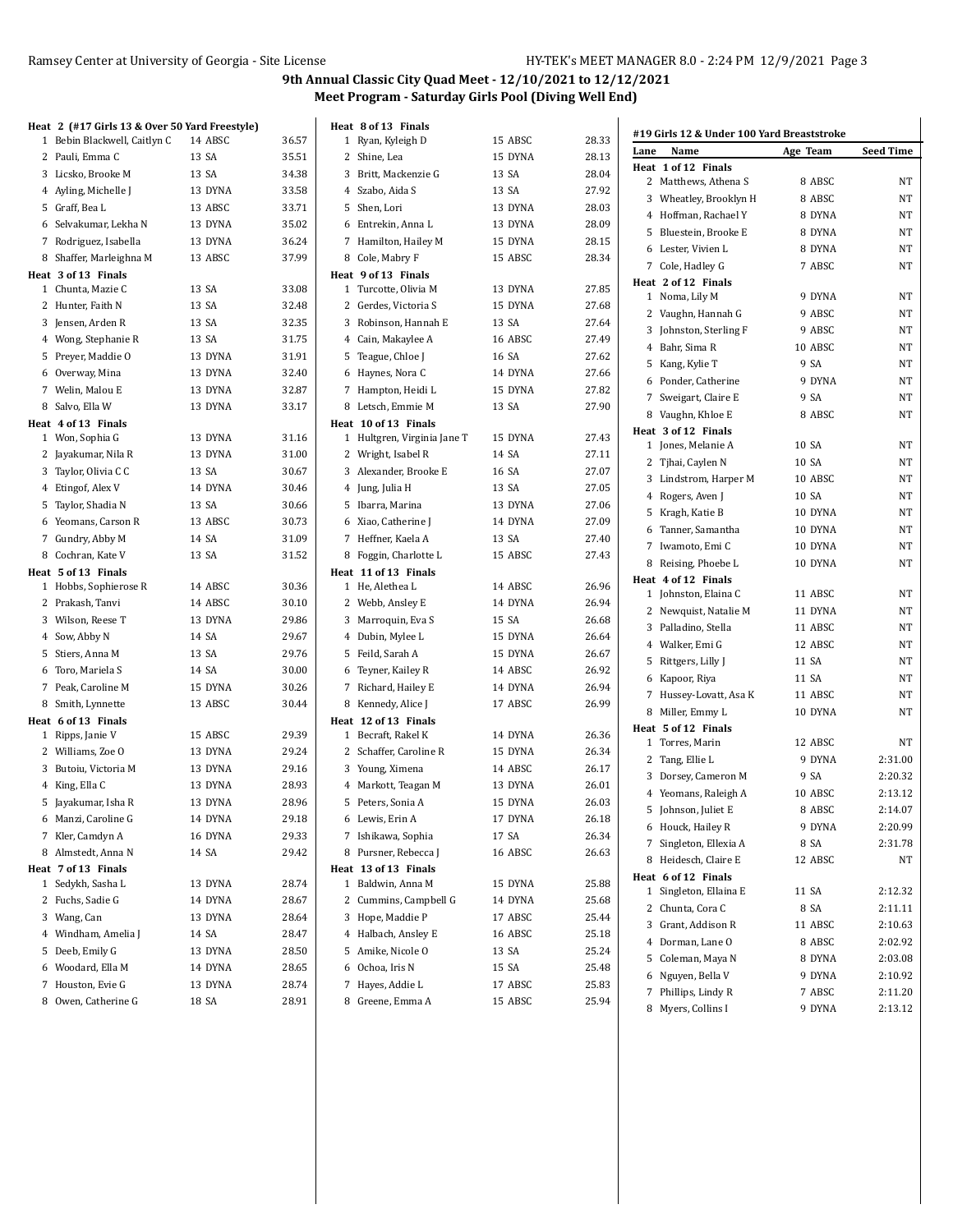|   | Heat   7  (#19 Girls 12 & Under 100 Yard Breaststroke) |         |         |
|---|--------------------------------------------------------|---------|---------|
|   | 1 Johnson, Lil P                                       | 10 ABSC | 1:54.73 |
|   | 2 Henry, Parker O                                      | 11 DYNA | 1:54.27 |
|   | 3 Douris, Zarema M                                     | 11 ABSC | 1:53.99 |
|   | 4 McCoy, Olivia L                                      | 10 SA   | 1:51.23 |
|   | 5 Kingery, Abigail B                                   | 8 SA    | 1:53.62 |
|   | 6 Won, Zooey P                                         | 9 DYNA  | 1:54.23 |
|   | 7 Neace, Lauren C                                      | 12 ABSC | 1:54.43 |
|   | 8 Boyd, Hannah E                                       | 11 ABSC | 2:02.39 |
|   | Heat 8 of 12 Finals                                    |         |         |
|   | 1 Castellino, Alyssa S                                 | 12 DYNA | 1:50.50 |
|   | 2 Chang, Delaney Y                                     | 8 SA    | 1:46.69 |
|   | 3 Mundy, Jillian P                                     | 9 ABSC  | 1:44.90 |
|   | 4 Sanderson, Lydia G                                   | 11 SA   | 1:43.80 |
|   | 5 Mackay, Laila G                                      | 10 DYNA | 1:44.43 |
|   | 6 Merchant, Rylie E                                    | 10 SA   | 1:45.14 |
|   | 7 Bramlett, Nola J                                     | 10 ABSC | 1:47.36 |
|   | 8 Botham, Lila C                                       | 10 DYNA | 1:50.94 |
|   | Heat 9 of 12 Finals                                    |         |         |
|   | 1 Dennison, Sage E                                     | 10 ABSC | 1:42.28 |
|   | 2 McCalla, Kinley G                                    | 10 DYNA | 1:40.41 |
|   | 3 Altun, Aysen M                                       | 10 DYNA | 1:39.51 |
|   | 4 Cvetkovic, Masha M                                   | 11 DYNA | 1:38.53 |
|   | 5 Lambert, Ava J                                       | 12 DYNA | 1:38.55 |
|   | 6 Austin, Addyson E                                    | 10 SA   | 1:39.89 |
|   | 7 Iovino, Avery L                                      | 11 SA   | 1:40.43 |
| 8 | Bozzuto, Julianna                                      | 11 DYNA | 1:42.52 |
|   | Heat 10 of 12 Finals                                   |         |         |
|   | 1 Hoffman, Jeni A                                      | 11 DYNA | 1:38.15 |
|   | 2 Herbertson, Kenley R                                 | 11 SA   | 1:37.66 |
|   | 3 Kehl, Brooke E                                       | 12 DYNA | 1:35.46 |
|   | 4 Vaughn, Kerrigan D                                   | 12 ABSC | 1:34.48 |
|   | 5 Ingram, Skylar A                                     | 11 SA   | 1:34.81 |
|   | 6 Parker, Maya J                                       | 12 SA   | 1:36.39 |
|   | 7 Deeb, Madison G                                      | 9 DYNA  | 1:37.94 |
|   | 8 McLucas, Daphne O                                    | 12 ABSC | 1:38.24 |
|   | Heat 11 of 12 Finals                                   |         |         |
|   | 1 Ash, Edie M                                          | 11 ABSC | 1:31.30 |
|   | 2 Mahl, Sasha I                                        | 12 DYNA | 1:30.77 |
|   | 3 Bolte, Kate G                                        | 11 DYNA | 1:29.13 |
|   | 4 Hawk, Blakely J                                      | 11 ABSC | 1:26.10 |
|   | 5 Chen, Scarlett S                                     | 11 DYNA | 1:27.59 |
|   | 6 Zellner, Zoey G                                      | 11 ABSC | 1:29.48 |
|   | 7 Jones, Isabella                                      | 11 DYNA | 1:30.99 |
| 8 | White, Mia G                                           | 12 SA   | 1:34.29 |
|   | Heat 12 of 12 Finals                                   |         |         |
| 1 | Hawkins, Aliyah Y                                      | 11 DYNA | 1:24.34 |
| 2 | Hutchins, Sydney M                                     | 12 DYNA | 1:23.62 |
|   | 3 El-Deiry, Rhea M                                     | 12 SA   | 1:20.87 |
|   | 4 McIntosh, Lily J                                     | 12 DYNA | 1:18.26 |
|   | 5 Hurley, Maggie M                                     | 12 DYNA | 1:20.36 |
|   | 6 Vova, Maddy M                                        | 12 DYNA | 1:22.22 |
| 7 | Thomas, Gabby L                                        | 11 SA   | 1:24.13 |
|   | 8 Parrenas, Isabella R                                 | 12 DYNA | 1:25.06 |

| #21 Girls 13 & Over 100 Yard Breaststroke |                              |          |                  |  |  |  |
|-------------------------------------------|------------------------------|----------|------------------|--|--|--|
| Lane                                      | Name                         | Age Team | <b>Seed Time</b> |  |  |  |
| Heat                                      | 1 of 9 Finals                |          |                  |  |  |  |
| 3                                         | Jones, Bella G               | 14 SA    | NΤ               |  |  |  |
|                                           | 4 Graff, Bea L               | 13 ABSC  | NT               |  |  |  |
|                                           | 5 Ryan, Kyleigh D            | 15 ABSC  | NT               |  |  |  |
|                                           | 6 Cameron, Courtney G        | 14 ABSC  | NT               |  |  |  |
|                                           | Heat 2 of 9 Finals           |          |                  |  |  |  |
| 1                                         | Salvo, Ella W                | 13 DYNA  | NT               |  |  |  |
|                                           | 2 Rodriguez, Isabella        | 13 DYNA  | 2:52.31          |  |  |  |
|                                           | 3 Bebin Blackwell, Caitlyn C | 14 ABSC  | 1:50.61          |  |  |  |
|                                           | 4 Won, Sophia G              | 13 DYNA  | 1:40.14          |  |  |  |
|                                           | 5 Mays, Natalie M            | 13 SA    | 1:49.27          |  |  |  |
|                                           | 6 Nichols, Kathryn P         | 17 ABSC  | 2:00.26          |  |  |  |
|                                           | 7 Wong, Stephanie R          | 13 SA    | NΤ               |  |  |  |
|                                           | 8 Shaffer, Marleighna M      | 13 ABSC  | NT               |  |  |  |
|                                           | Heat 3 of 9 Finals           |          |                  |  |  |  |
| 1                                         | Price, Alex M                | 14 DYNA  | 1:37.31          |  |  |  |
|                                           | 2 Pauli, Emma C              | 13 SA    | 1:37.19          |  |  |  |
|                                           | 3 Yeomans, Carson R          | 13 ABSC  | 1:35.19          |  |  |  |
|                                           | 4 Chunta, Mazie C            | 13 SA    | 1:34.62          |  |  |  |
|                                           | 5 Taylor, Olivia C C         | 13 SA    | 1:34.70          |  |  |  |
|                                           | 6 Jung, Julia H              | 13 SA    | 1:35.55          |  |  |  |
|                                           | 7 Welin, Malou E             | 13 DYNA  | 1:37.23          |  |  |  |
| 8                                         | Preyer, Maddie O             | 13 DYNA  | 1:37.57          |  |  |  |
|                                           | Heat 4 of 9 Finals           |          |                  |  |  |  |
| 1                                         | Wilson, Reese T              | 13 DYNA  | 1:32.95          |  |  |  |
|                                           | 2 King, Ella C               | 13 DYNA  | 1:32.13          |  |  |  |
|                                           | 3 Hobbs, Sophierose R        | 14 ABSC  | 1:31.21          |  |  |  |
|                                           | 4 Williams, Zoe O            | 13 DYNA  | 1:30.04          |  |  |  |
|                                           | 5 Smith, Lynnette            | 13 ABSC  | 1:31.08          |  |  |  |
|                                           | 6 Ayling, Michelle J         | 13 DYNA  | 1:31.73          |  |  |  |
|                                           | 7 Woodard, Ella M            | 14 DYNA  | 1:32.20          |  |  |  |
|                                           | 8 Windham, Amelia J          | 14 SA    | 1:33.51          |  |  |  |
|                                           | Heat 5 of 9 Finals           |          |                  |  |  |  |
| 1                                         | Overway, Mina                | 13 DYNA  | 1.29.04          |  |  |  |
|                                           | 2 Fuchs, Sadie G             | 14 DYNA  | 1:27.99          |  |  |  |
|                                           | 3 Teague, Chloe J            | 16 SA    | 1:27.58          |  |  |  |
|                                           | 4 Turcotte, Kaela E          | 13 DYNA  | 1:26.21          |  |  |  |
|                                           | 5 Syed, Ava L                | 13 SA    | 1:27.20          |  |  |  |
|                                           | 6 Hampton, Heidi L           | 15 DYNA  | 1:27.78          |  |  |  |
| 7                                         | Jayakumar, Nila R            | 13 DYNA  | 1:28.09          |  |  |  |
| 8                                         | Imahara, Claire M            | 13 SA    | 1:29.58          |  |  |  |
|                                           | Heat 6 of 9 Finals           |          |                  |  |  |  |
| 1                                         | Taylor, Shadia N             | 13 SA    | 1:25.22          |  |  |  |
| 2                                         | Szabo, Aida S                | 13 SA    | 1:24.61          |  |  |  |
|                                           | 3 Cole, Mabry F              | 15 ABSC  | 1:23.19          |  |  |  |
| $\overline{4}$                            | Shine, Lea                   | 15 DYNA  | 1:20.81          |  |  |  |
|                                           | 5 Rey Sanchez, Miranda B     | 13 SA    | 1:22.40          |  |  |  |
|                                           | 6 Sedykh, Sasha L            | 13 DYNA  | 1:24.39          |  |  |  |
| 7                                         | Halbach, Ansley E            | 16 ABSC  | 1:25.19          |  |  |  |
| 8                                         | Haynes, Nora C               | 14 DYNA  | 1:25.67          |  |  |  |

|           | Heat 7 of 9 Finals                      |                    |                    |
|-----------|-----------------------------------------|--------------------|--------------------|
|           | 1 Houston, Evie G                       | 13 DYNA            | 1:20.55            |
|           | 2 Robinson, Hannah E                    | 13 SA              | 1:19.88            |
|           | 3 Alexander, Brooke E                   | 16 SA              | 1:19.64            |
|           | 4 Britt, Mackenzie G                    | 13 SA              | 1:19.25            |
|           | 5 Deeb, Emily G                         | 13 DYNA            | 1:19.26            |
|           | 6 Burrowes, Antonita J                  | 16 SA              | 1:19.88            |
|           | 7 Ripps, Janie V                        | 15 ABSC            | 1:20.36            |
|           | 8 Young, Ximena                         | 14 ABSC            | 1:20.59            |
|           | Heat 8 of 9 Finals                      |                    |                    |
|           | 1 Greene, Emma A                        | 15 ABSC            | 1:18.35            |
|           | 2 Gerdes, Victoria S                    | 15 DYNA            | 1:17.64            |
|           | 3 Wang, Can                             | 13 DYNA            | 1:17.39            |
|           | 4 Kler, Camdyn A                        | 16 DYNA            | 1:16.16            |
|           | 5 Baldwin, Anna M                       | 15 DYNA            | 1:17.14            |
|           | 6 Griffin, Cassedy C                    | 14 SA              | 1:17.60            |
|           | 7 Ishikawa, Sophia                      | 17 SA              | 1:18.04            |
| 8         | Levy, Shirel                            | 13 SA              | 1:18.99            |
|           | Heat 9 of 9 Finals                      |                    |                    |
|           | 1 Hayes, Addie L                        | 17 ABSC            | 1:15.27            |
|           | 2 Bates, Martha K                       | 13 ABSC            | 1:13.55            |
|           | 3 Teyner, Kailey R                      | 14 ABSC            | 1:12.29            |
|           | 4 Becraft, Rakel K                      | 14 DYNA            | 1:11.59            |
|           | 5 Avelar, Nicole                        | 15 ABSC            | 1:12.04            |
|           | 6 Tang, Katie M                         | 14 DYNA            | 1:13.06            |
|           | 7 Modglin, Sydney                       | 14 DYNA            | 1:13.66            |
|           | 8 Cain, Makaylee A                      | 16 ABSC            | 1:15.31            |
|           |                                         |                    |                    |
|           | #23 Girls 12 & Under 200 Yard Freestyle |                    |                    |
|           |                                         |                    |                    |
|           | Meet Qualifying: 3:19.19                |                    |                    |
| Lane      | Name                                    | Age Team           | Seed Time          |
| Heat      | 1 of 7 Finals                           |                    |                    |
|           | 2 Chang, Delaney Y                      | 8 SA               | 3:20.98            |
|           | 3 Johnson, Juliet E                     | 8 ABSC             | 3:19.19            |
|           | 4 Neace, Lauren C                       | 12 ABSC            | 3:19.19            |
|           | 5 Shaffer, Adelaina M                   | 9 ABSC             | 3:19.19            |
|           | 6 Blanco, Valeria C                     | 10 ABSC            | 3:19.19            |
|           | 7 Crane, Kayla M                        | 11 SA              | NT                 |
|           | Heat 2 of 7 Finals                      |                    |                    |
|           | 1 Hawkins, Warren                       | 9 DYNA             | 3:12.93            |
|           | 2 Mundy, Jillian P                      | 9 ABSC             | 3:09.86            |
|           | 3 Quinn, Brigid D                       | 12 DYNA            | 3:04.62            |
|           | 4 Sato, Natalia                         | 10 DYNA            | 3:01.79            |
| 5         | Haynes, Josie A                         | 9 DYNA             | 3:04.08            |
| 6         | Mackay, Laila G                         | 10 DYNA            | 3:09.09            |
| 7         | Baldwin, Dorothy G                      | 12 DYNA            | 3:11.48            |
| 8         | Johnson, Lil P                          | 10 ABSC            | 3:19.19            |
| Heat<br>1 | 3 of 7 Finals                           |                    |                    |
|           | Govan, Stella R                         | 12 DYNA<br>9 DYNA  | 2:57.53            |
| 2         | Canaway, Piper M                        |                    | 2:56.47            |
| 3<br>4    | Ash, Edie M                             | 11 ABSC<br>10 DYNA | 2:51.81<br>2:48.22 |
|           | Murphy, Piper K                         |                    |                    |
| 5         | Traynor, Isabel H                       | 9 DYNA             | 2:51.24            |
| 6         | Dennison, Sage E                        | 10 ABSC            | 2:52.37            |
| 7<br>8    | Medina, Emma C<br>Rosser, Gabby S       | 9 SA<br>10 ABSC    | 2:56.99<br>2:59.96 |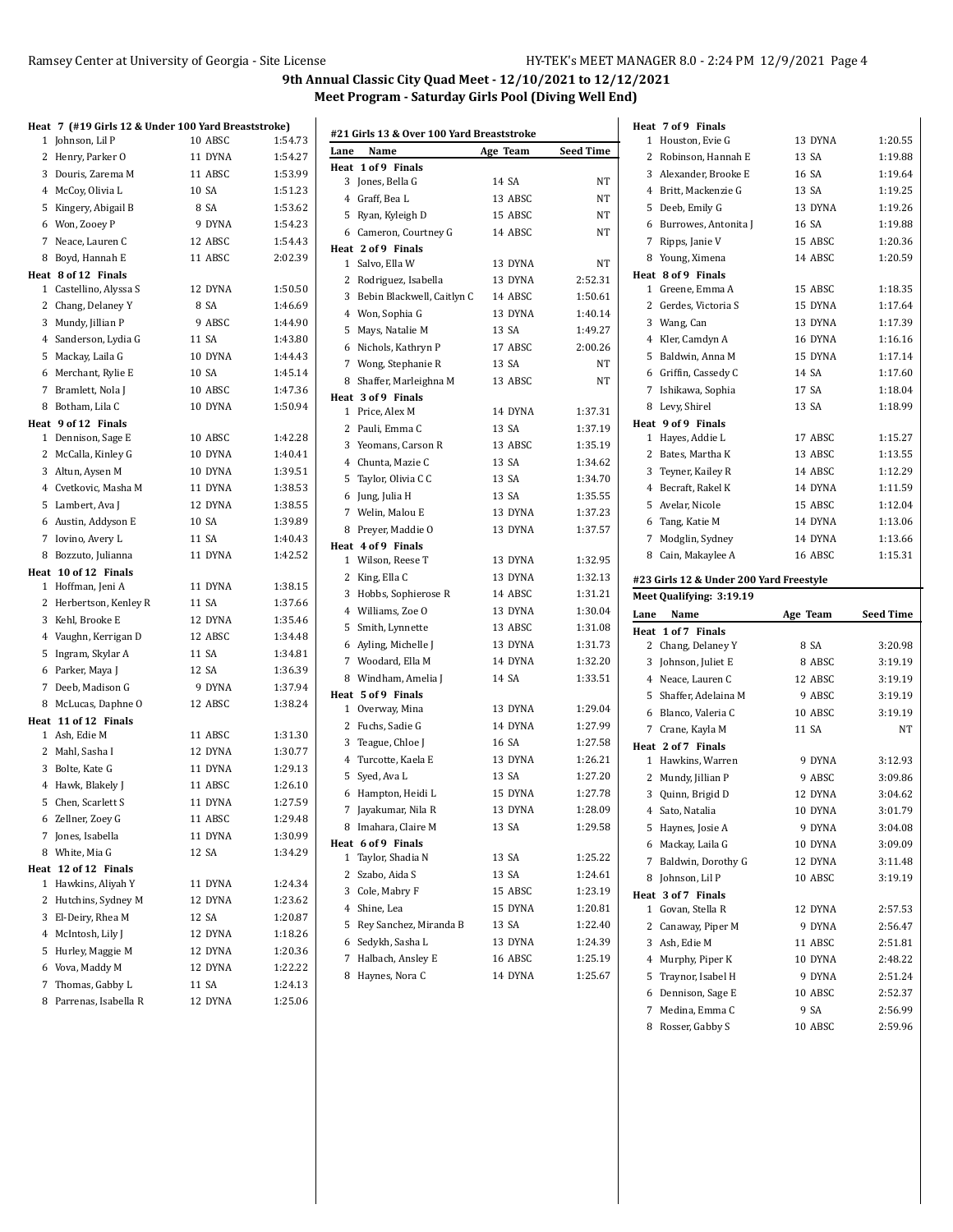|      | Heat 4 (#23 Girls 12 & Under 200 Yard Freestyle) |          |                  |   | Heat 3 of 11 Finals                      |         |         |      | Heat 9 of 11 Finals                      |                  |                  |
|------|--------------------------------------------------|----------|------------------|---|------------------------------------------|---------|---------|------|------------------------------------------|------------------|------------------|
|      | 1 Entrekin, Frances J                            | 10 DYNA  | 2:46.95          |   | 1 Welin, Malou E                         | 13 DYNA | 2:43.41 |      | 1 Kennedy, Alice J                       | 17 ABSC          | 2:09.08          |
|      | 2 Williams, Ellie L                              | 11 DYNA  | 2:40.96          |   | 2 Smith, Lynnette                        | 13 ABSC | 2:41.26 |      | 2 Pursner, Rebecca J                     | 16 ABSC          | 2:08.96          |
|      | 3 McCullough, Samantha L                         | 12 ABSC  | 2:38.13          |   | 3 Salvo, Ella W                          | 13 DYNA | 2:38.98 |      | 3 Hamilton, Hailey M                     | 15 DYNA          | 2:08.50          |
|      | 4 Chen, Scarlett S                               | 11 DYNA  | 2:32.78          |   | 4 Won, Sophia G                          | 13 DYNA | 2:33.86 |      | 4 Alexander, Brooke E                    | 16 SA            | 2:07.26          |
|      | 5 Simon, Kennedy J                               | 12 SA    | 2:36.27          |   | 5 Hunter, Faith N                        | 13 SA   | 2:35.63 |      | 5 Markott, Teagan M                      | 13 DYNA          | 2:08.08          |
|      | 6 Tomlinson, Bailey A                            | 12 ABSC  | 2:38.51          |   | 6 Overway, Mina                          | 13 DYNA | 2:40.90 |      | 6 Foggin, Charlotte L                    | 15 ABSC          | 2:08.92          |
|      | 7 Freeman, M.E. E                                | 12 DYNA  | 2:46.63          |   | 7 Chunta, Mazie C                        | 13 SA   | 2:43.41 |      | 7 Baldwin, Anna M                        | 15 DYNA          | 2:09.02          |
|      | 8 Hawk, Blakely J                                | 11 ABSC  | 2:47.66          | 8 | Cochran, Kate V                          | 13 SA   | 2:44.46 |      | 8 Manzi, Caroline G                      | 14 DYNA          | 2:09.39          |
|      | Heat 5 of 7 Finals                               |          |                  |   | Heat 4 of 11 Finals                      |         |         |      | Heat 10 of 11 Finals                     |                  |                  |
|      | 1 Adriansen, Nataleigh A                         | 10 SA    | 2:31.91          |   | 1 Etingof, Alex V                        | 14 DYNA | 2:30.09 |      | 1 Hope, Maddie P                         | 17 ABSC          | 2:06.13          |
|      | 2 Patel, Lucki M                                 | 11 DYNA  | 2:31.24          |   | 2 Preyer, Maddie O                       | 13 DYNA | 2:28.26 |      | 2 Heffner, Kaela A                       | 13 SA            | 2:05.66          |
|      | 3 Van Staden, Mila K                             | 10 SA    | 2:28.99          |   | 3 Toro, Mariela S                        | 14 SA   | 2:27.41 |      | 3 Ochoa, Iris N                          | 15 SA            | 2:05.06          |
|      | 4 Zafft, Aleah H                                 | 12 SA    | 2:25.43          |   | 4 Almstedt, Anna N                       | 14 SA   | 2:26.32 |      | 4 Lewis, Erin A                          | 17 DYNA          | 2:04.43          |
|      | 5 Jones, Melanie A                               | 10 SA    | 2:26.12          |   | 5 Cole, Mabry F                          | 15 ABSC | 2:26.47 |      | 5 Young, Ximena                          | 14 ABSC          | 2:04.72          |
|      | 6 Drake, Shelby Claire C                         | 11 SA    | 2:30.60          |   | 6 Sow, Abby N                            | 14 SA   | 2:28.02 |      | 6 Amike, Nicole O                        | 13 SA            | 2:05.14          |
|      | 7 Carter, Ellie C                                | 12 DYNA  | 2:31.88          |   | 7 Taylor, Shadia N                       | 13 SA   | 2:29.91 |      | 7 Dubin, Mylee L                         | 15 DYNA          | 2:05.94          |
|      | 8 Waters, Ella J                                 | 12 SA    | 2:32.39          | 8 | Peak, Caroline M                         | 15 DYNA | 2:32.82 |      | 8 Ishikawa, Sophia                       | 17 SA            | 2:07.06          |
|      | Heat 6 of 7 Finals                               |          |                  |   | Heat 5 of 11 Finals                      |         |         |      | Heat 11 of 11 Finals                     |                  |                  |
|      | 1 Jiang, Yumeng                                  | 11 DYNA  | 2:24.54          |   | 1 Lampa, Audrey L                        | 14 DYNA | 2:26.16 |      | 1 Webb, Ansley E                         | 14 DYNA          | 2:04.29          |
|      | 2 Cain, Haylee A                                 | 12 ABSC  | 2:20.86          |   | 2 Windham, Amelia J                      | 14 SA   | 2:23.85 |      | 2 Modglin, Sydney                        | 14 DYNA          | 2:03.33          |
|      | 3 McIntosh, Lily J                               | 12 DYNA  | 2:19.05          |   | 3 Cermak, Isabella I                     | 15 SA   | 2:23.00 |      | 3 Becraft, Rakel K                       | 14 DYNA          | 2:01.88          |
|      | 4 McCormack, Anna Read R                         | 12 SA    | 2:17.50          |   | 4 Turcotte, Kaela E                      | 13 DYNA | 2:21.77 |      | 4 Cummins, Campbell G                    | 14 DYNA          | 2:00.12          |
|      | 5 Ryan, Josephine E                              | 12 DYNA  | 2:18.04          |   | 5 King, Ella C                           | 13 DYNA | 2:22.71 |      | 5 Schaffer, Caroline R                   | 15 DYNA          | 2:01.54          |
|      | 6 Lambert, Elyse W                               | 12 DYNA  | 2:20.16          |   | 6 Jayakumar, Isha R                      | 13 DYNA | 2:23.82 |      | 6 Marroquin, Eva S                       | 15 SA            | 2:02.69          |
|      | 7 Jones, Isabella                                | 11 DYNA  | 2:21.05          |   | 7 Stiers, Anna M                         | 13 SA   | 2:24.56 |      | 7 Sakaris, Hannah R                      | 13 SA            | 2:03.66          |
|      | 8 Vaughn, Kerrigan D                             | 12 ABSC  | 2:24.68          | 8 | Williams, Zoe O                          | 13 DYNA | 2:26.24 |      | 8 Burrowes, Antonita J                   | 16 SA            | 2:04.30          |
|      | Heat 7 of 7 Finals                               |          |                  |   | Heat 6 of 11 Finals                      |         |         |      |                                          |                  |                  |
|      |                                                  |          |                  |   |                                          |         |         |      |                                          |                  |                  |
|      | 1 Hutchins, Sydney M                             | 12 DYNA  | 2:15.78          |   | 1 Wanjohi, Helen                         | 13 SA   | 2:20.77 |      | #27 Girls 12 & Under 100 Yard Backstroke |                  |                  |
|      | 2 Mann, Kylie A                                  | 11 SA    | 2:15.36          |   | 2 Entrekin, Anna L                       | 13 DYNA | 2:19.94 | Lane | Name                                     | Age Team         | <b>Seed Time</b> |
|      | 3 Parrenas, Isabella R                           | 12 DYNA  | 2:11.76          |   | 3 Levy, Shirel                           | 13 SA   | 2:18.31 |      | Heat 1 of 14 Finals                      |                  |                  |
|      | 4 Hicks, Claire V                                | 12 SA    | 2:04.51          |   | 4 Houston, Evie G                        | 13 DYNA | 2:17.31 |      | 1 Tomlinson, Pirie P                     | 7 ABSC           | NT               |
|      | 5 Stedman, Decker E                              | 11 DYNA  | 2:06.93          |   | 5 Fuchs, Sadie G                         | 14 DYNA | 2:18.16 |      | 2 Matthews, Athena S                     | 8 ABSC           | NT               |
|      | 6 El-Deiry, Rhea M                               | 12 SA    | 2:15.31          |   | 6 Price, Alex M                          | 14 DYNA | 2:19.18 |      | 3 Dorman, Lane O                         | 8 ABSC           | NT               |
|      | 7 Hurley, Maggie M                               | 12 DYNA  | 2:15.50          |   | 7 Hampton, Heidi L                       | 15 DYNA | 2:20.55 |      | 4 Bluestein, Brooke E                    | 8 DYNA           | NT               |
|      | 8 Thomas, Gabby L                                | 11 SA    | 2:17.37          |   | 8 Owen, Catherine G                      | 18 SA   | 2:21.61 |      | 5 Hempelman, Lillian M                   | 8 DYNA           | NT               |
|      |                                                  |          |                  |   | Heat 7 of 11 Finals                      |         |         |      | 6 Wheatley, Brooklyn H                   | 8 ABSC           | NT               |
|      | #25 Girls 13 & Over 200 Yard Freestyle           |          |                  |   | 1 Ackert, Ansley M                       | 14 DYNA | 2:14.33 |      | 7 Lester, Vivien L                       | 8 DYNA           | NT               |
| Lane | Name                                             | Age Team | <b>Seed Time</b> |   | 2 Jung, Julia H                          | 13 SA   | 2:13.16 |      | Heat 2 of 14 Finals                      |                  |                  |
|      | Heat 1 of 11 Finals                              |          |                  |   | 3 Britt, Mackenzie G                     | 13 SA   | 2:12.52 |      | 1 Blazek, Finnley P                      | 8 SA             | NT               |
|      | 2 Nichols, Kathryn P                             | 17 ABSC  | NT               |   | 4 Xiao, Catherine J                      | 14 DYNA | 2:11.59 |      | 2 Dorsey, Cameron M                      | 9 SA             | NT               |
|      | 3 Licsko, Brooke M                               | 13 SA    | NT               |   | 5 Szabo, Aida S                          | 13 SA   | 2:11.97 |      | 3 Sweigart, Claire E                     | 9 SA             | NT               |
|      | 4 Ryan, Kyleigh D                                | 15 ABSC  | NT               |   | 6 Hayes, Addie L                         | 17 ABSC | 2:12.65 |      | 4 Vaughn, Hannah G                       | 9 ABSC           | <b>NT</b>        |
|      | 5 Ayling, Michelle J                             | 13 DYNA  | NT               |   | 7 Butoiu, Victoria M                     | 13 DYNA | 2:14.13 |      | 5 Shaffer, Adelaina M                    | 9 ABSC           | NT               |
|      | 6 Wright, Isabel R                               | 14 SA    | NT               |   | 8 He, Alethea L                          | 14 ABSC | 2:14.98 |      | 6 El-Deiry, Kayla M                      | 9 SA             | NT               |
|      | 7 Imahara, Claire M                              | 13 SA    | NT               |   |                                          |         |         |      | 7 Johnston, Sterling F                   | 9 ABSC           | NT               |
|      | Heat 2 of 11 Finals                              |          |                  |   | Heat 8 of 11 Finals<br>1 Letsch, Emmie M | 13 SA   | 2:11.35 |      | 8 Vaughn, Khloe E                        | 8 ABSC           | NT               |
|      | 1 Cameron, Courtney G                            | 14 ABSC  | NT               |   | 2 Hultgren, Virginia Jane T              | 15 DYNA | 2:10.54 |      | Heat 3 of 14 Finals                      |                  |                  |
|      | 2 Bebin Blackwell, Caitlyn C                     | 14 ABSC  | 2:58.06          |   | 3 Shen, Lori                             | 13 DYNA | 2:10.18 |      | 1 Mayfield, Molly J                      | 10 SA            | NT               |
|      | 3 Rodriguez, Isabella                            | 13 DYNA  | 2:54.51          |   | 4 Turcotte, Olivia M                     | 13 DYNA | 2:09.59 |      | 2 Tjhai, Caylen N                        | 10 SA            | NT               |
|      | 4 Graff, Bea L                                   | 13 ABSC  | 2:47.65          |   | 5 Greene, Emma A                         | 15 ABSC | 2:09.70 |      | 3 Miller, Emmy L                         | 10 DYNA          | NT               |
|      | 5 Gundry, Abby M                                 | 14 SA    | 2:53.79          |   | 6 Tang, Katie M                          | 14 DYNA | 2:10.52 |      | 4 Iwamoto, Emi C                         | 10 DYNA          | NT               |
|      | 6 Selvakumar, Lekha N                            | 13 DYNA  | 2:57.98          |   | 7 Ibarra, Marina                         | 13 DYNA | 2:11.00 |      | 5 Bramlett, Nola J                       | 10 ABSC          | NT               |
|      | 7 Shaffer, Marleighna M                          | 13 ABSC  | 3:20.01          |   | 8 Peters, Sonia A                        | 15 DYNA | 2:11.52 |      | 6 Lindstrom, Harper M                    | 10 ABSC          | NT               |
|      | 8 Taylor, Olivia C C                             | 13 SA    | NT               |   |                                          |         |         |      | 7 Blanco, Valeria C<br>8 Rogers, Aven J  | 10 ABSC<br>10 SA | NT<br>NT         |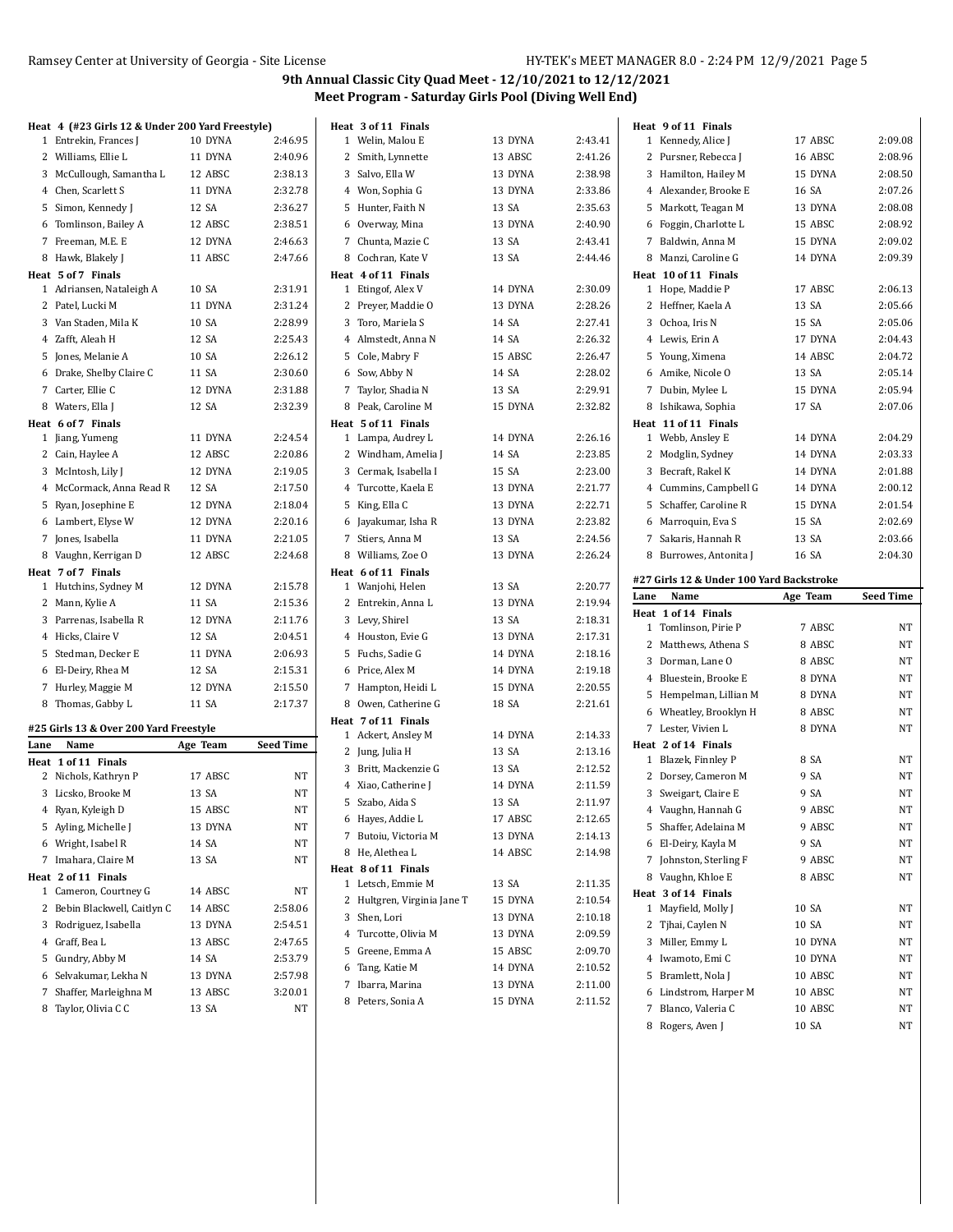| Heat 4 (#27 Girls 12 & Under 100 Yard Backstroke) |         |         |      | Heat 10 of 14 Finals                    |          |                  | Heat 3 of 13 Finals      |         |         |
|---------------------------------------------------|---------|---------|------|-----------------------------------------|----------|------------------|--------------------------|---------|---------|
| 1 Hussey-Lovatt, Asa K                            | 11 ABSC | NT      |      | 1 Ingram, Skylar A                      | 11 SA    | 1:26.71          | 1 Chunta, Mazie C        | 13 SA   | 1:26.59 |
| 2 Thomas, Gabby L                                 | 11 SA   | NT      |      | 2 Botham, Lila C                        | 10 DYNA  | 1:26.29          | 2 Pauli, Emma C          | 13 SA   | 1:25.52 |
| 3 Torres, Marin                                   | 12 ABSC | NT      |      | 3 McLucas, Daphne O                     | 12 ABSC  | 1:24.87          | 3 Selvakumar, Lekha N    | 13 DYNA | 1:23.28 |
| 4 Walker, Emi G                                   | 12 ABSC | NT      |      | 4 Simon, Kennedy J                      | 12 SA    | 1:24.17          | 4 Welin, Malou E         | 13 DYNA | 1:21.39 |
| 5 Heidesch, Claire E                              | 12 ABSC | NT      |      | 5 Quinn, Brigid D                       | 12 DYNA  | 1:24.55          | 5 Licsko, Brooke M       | 13 SA   | 1:23.23 |
| 6 Martin, Colyn R                                 | 12 SA   | NT      |      | 6 Mahl, Sasha I                         | 12 DYNA  | 1:25.10          | 6 Salvo, Ella W          | 13 DYNA | 1:24.46 |
| 7 Palladino, Stella                               | 11 ABSC | NT      |      | 7 Parker, Maya J                        | 12 SA    | 1:26.38          | 7 Hunter, Faith N        | 13 SA   | 1:26.48 |
| 8 Rittgers, Lilly J                               | 11 SA   | NT      |      | 8 Baldwin, Dorothy G                    | 12 DYNA  | 1:27.30          | 8 Graff, Bea L           | 13 ABSC | 1:27.54 |
| Heat 5 of 14 Finals                               |         |         |      | Heat 11 of 14 Finals                    |          |                  | Heat 4 of 13 Finals      |         |         |
| 1 Phillips, Lindy R                               | 7 ABSC  | 2:16.94 |      | 1 Bozzuto, Julianna                     | 11 DYNA  | 1:22.97          | 1 Jayakumar, Nila R      | 13 DYNA | 1:20.88 |
| 2 Rosser, Gabby S                                 | 10 ABSC | 2:08.29 |      | 2 Deeb, Madison G                       | 9 DYNA   | 1:22.56          | 2 Woodard, Ella M        | 14 DYNA | 1:18.85 |
| 3 Faber, Emory C                                  | 12 DYNA | 2:06.73 |      | 3 Govan, Stella R                       | 12 DYNA  | 1:22.08          | 3 King, Ella C           | 13 DYNA | 1:18.25 |
| 4 Ponder, Catherine                               | 9 DYNA  | 2:03.97 |      | 4 White, Mia G                          | 12 SA    | 1:21.60          | 4 Williams, Zoe O        | 13 DYNA | 1:16.81 |
| 5 Romberg, Monserrat C                            | 12 DYNA | 2:05.60 |      | 5 McCalla, Kinley G                     | 10 DYNA  | 1:21.82          | 5 Overway, Mina          | 13 DYNA | 1:18.19 |
| 6 Altun, Eda                                      | 9 DYNA  | 2:07.93 |      | 6 Tomlinson, Bailey A                   | 12 ABSC  | 1:22.50          | 6 Preyer, Maddie O       | 13 DYNA | 1:18.56 |
| 7 Cole, Hadley G                                  | 7 ABSC  | 2:16.11 |      | 7 Bolte, Kate G                         | 11 DYNA  | 1:22.83          | 7 Hobbs, Sophierose R    | 14 ABSC | 1:19.90 |
| 8 Noma, Lily M                                    | 9 DYNA  | 2:19.34 |      | 8 Ash, Edie M                           | 11 ABSC  | 1:23.19          | 8 Won, Sophia G          | 13 DYNA | 1:21.01 |
| Heat 6 of 14 Finals                               |         |         |      | Heat 12 of 14 Finals                    |          |                  | Heat 5 of 13 Finals      |         |         |
| 1 Johnson, Juliet E                               | 8 ABSC  | 2:03.06 |      | 1 Cain, Haylee A                        | 12 ABSC  | 1:21.03          | 1 Taylor, Shadia N       | 13 SA   | 1:16.71 |
| 2 Grant, Addison R                                | 11 ABSC | 1:56.08 |      | 2 Lambert, Ava J                        | 12 DYNA  | 1:20.59          | 2 Houston, Evie G        | 13 DYNA | 1:16.52 |
| 3 Tanner, Samantha                                | 10 DYNA | 1:52.85 |      | 3 McCullough, Samantha L                | 12 ABSC  | 1:19.69          | 3 Rey Sanchez, Miranda B | 13 SA   | 1:16.05 |
| 4 Hawkins, Warren                                 | 9 DYNA  | 1:44.50 |      | 4 Carter, Ellie C                       | 12 DYNA  | 1:18.45          | 4 Gundry, Abby M         | 14 SA   | 1:15.70 |
| 5 Won, Zooey P                                    | 9 DYNA  | 1:49.97 |      | 5 Van Staden, Mila K                    | 10 SA    | 1:18.63          | 5 Etingof, Alex V        | 14 DYNA | 1:15.81 |
| 6 Chunta, Cora C                                  | 8 SA    | 1:53.65 |      | 6 Patel, Lucki M                        | 11 DYNA  | 1:20.34          | 6 Wilson, Reese T        | 13 DYNA | 1:16.31 |
| 7 Douris, Zarema M                                | 11 ABSC | 1:59.66 |      | 7 Sanderson, Lydia G                    | 11 SA    | 1:20.98          | 7 Griffin, Cassedy C     | 14 SA   | 1:16.62 |
| 8 Johnston, Elaina C                              | 11 ABSC | 2:03.78 |      | 8 Williams, Ellie L                     | 11 DYNA  | 1:21.15          | 8 Toro, Mariela S        | 14 SA   | 1:16.79 |
| Heat 7 of 14 Finals                               |         |         |      | Heat 13 of 14 Finals                    |          |                  | Heat 6 of 13 Finals      |         |         |
| 1 Mackay, Laila G                                 | 10 DYNA | 1:41.10 |      | 1 Adriansen, Nataleigh A                | 10 SA    | 1:16.91          | 1 Owen, Catherine G      | 18 SA   | 1:15.39 |
| 2 Blake, Ellie                                    | 11 DYNA | 1:40.83 |      | 2 Hutchins, Sydney M                    | 12 DYNA  | 1:15.81          | 2 Imahara, Claire M      | 13 SA   | 1:15.21 |
| 3 Coleman, Maya N                                 | 8 DYNA  | 1:39.66 |      | 3 Hawkins, Aliyah Y                     | 11 DYNA  | 1:15.43          | 3 Lampa, Audrey L        | 14 DYNA | 1:14.84 |
| 4 Yeomans, Raleigh A                              | 10 ABSC | 1:38.15 |      | 4 Mann, Kylie A                         | 11 SA    | 1:15.25          | 4 Price, Alex M          | 14 DYNA | 1:14.16 |
| 5 Henry, Parker O                                 | 11 DYNA | 1:39.27 |      | 5 Ryan, Josephine E                     | 12 DYNA  | 1:15.36          | 5 Dubin, Mylee L         | 15 DYNA | 1:14.69 |
| 6 Kang, Kylie T                                   | 9 SA    | 1:39.89 |      | 6 Jones, Melanie A                      | 10 SA    | 1:15.78          | 6 Teyner, Kailey R       | 14 ABSC | 1:15.13 |
| 7 Chang, Delaney Y                                | 8 SA    | 1:41.03 |      | 7 McIntosh, Lily J                      | 12 DYNA  | 1:16.62          | 7 Ryan, Kyleigh D        | 15 ABSC | 1:15.35 |
| 8 Houck, Hailey R                                 | 9 DYNA  | 1:41.97 |      | 8 Chen, Scarlett S                      | 11 DYNA  | 1:18.36          | 8 Fuchs, Sadie G         | 14 DYNA | 1:15.64 |
| Heat 8 of 14 Finals                               |         |         |      | Heat 14 of 14 Finals                    |          |                  | Heat 7 of 13 Finals      |         |         |
| 1 Salvia, Abby M                                  | 11 DYNA | 1:35.65 |      | 1 Jiang, Yumeng                         | 11 DYNA  | 1:13.43          | 1 Turcotte, Kaela E      | 13 DYNA | 1:13.63 |
| 2 Canaway, Piper M                                | 9 DYNA  | 1:35.07 |      | 2 Hurley, Maggie M                      | 12 DYNA  | 1:12.33          | 2 Letsch, Emmie M        | 13 SA   | 1:13.57 |
| 3 Nguyen, Bella V                                 | 9 DYNA  | 1:32.99 |      | 3 Waters, Ella J                        | 12 SA    | 1:10.10          | 3 Peak, Caroline M       | 15 DYNA | 1:13.30 |
| 4 Mundy, Jillian P                                | 9 ABSC  | 1:30.97 |      | 4 Hicks, Claire V                       | 12 SA    | 1:04.64          | 4 Sow, Abby N            | 14 SA   | 1:12.58 |
| 5 Bahr, Sima R                                    | 10 ABSC | 1:31.01 |      | 5 Stedman, Decker E                     | 11 DYNA  | 1:06.65          | 5 Yeomans, Carson R      | 13 ABSC | 1:13.01 |
| 6 Zazzi, Grace A                                  | 8 SA    | 1:34.36 |      | 6 Fagan, Holland G                      | 12 DYNA  | 1:12.24          | 6 Kler, Camdyn A         | 16 DYNA | 1:13.37 |
| 7 Tang, Ellie L                                   | 9 DYNA  | 1:35.59 |      | 7 Vaughn, Kerrigan D                    | 12 ABSC  | 1:13.22          | 7 Entrekin, Anna L       | 13 DYNA | 1:13.59 |
| 8 Hoffman, Jeni A                                 | 11 DYNA | 1:37.46 |      | 8 Zellner, Zoey G                       | 11 ABSC  | 1:13.53          | 8 Wanjohi, Helen         | 13 SA   | 1:13.73 |
| Heat 9 of 14 Finals                               |         |         |      | #29 Girls 13 & Over 100 Yard Backstroke |          |                  | Heat 8 of 13 Finals      |         |         |
| 1 Freeman, M.E. E                                 | 12 DYNA | 1:30.28 | Lane | Name                                    | Age Team | <b>Seed Time</b> | 1 Windham, Amelia J      | 14 SA   | 1:12.38 |
| 2 Entrekin, Frances J                             | 10 DYNA | 1:29.02 |      | Heat 1 of 13 Finals                     |          |                  | 2 Sedykh, Sasha L        | 13 DYNA | 1:12.18 |
| 3 Murphy, Piper K                                 | 10 DYNA | 1:28.45 |      | 3 Cameron, Courtney G                   | 14 ABSC  | NΤ               | 3 Jensen, Arden R        | 13 SA   | 1:11.87 |
| 4 Maloney, Amanda A                               | 11 DYNA | 1:27.40 |      | 4 Nichols, Kathryn P                    | 17 ABSC  | NT               | 4 Cermak, Isabella I     | 15 SA   | 1:11.15 |
| 5 Nelson, Sidney A                                | 10 DYNA | 1:28.18 |      | 5 Wong, Stephanie R                     | 13 SA    | NΤ               | 5 Shine, Lea             | 15 DYNA | 1:11.82 |
| 6 Sato, Natalia                                   | 10 DYNA | 1:28.72 |      | Heat 2 of 13 Finals                     |          |                  | 6 Pursner, Rebecca J     | 16 ABSC | 1:11.96 |
| 7 Castellino, Alyssa S                            | 12 DYNA | 1:30.01 |      | 2 Taylor, Olivia C C                    | 13 SA    | NT               | 7 Teague, Chloe J        | 16 SA   | 1:12.20 |
| 8 Haynes, Josie A                                 | 9 DYNA  | 1:30.88 |      | 3 Rodriguez, Isabella                   | 13 DYNA  | 1.37.77          | 8 Butoiu, Victoria M     | 13 DYNA | 1:12.45 |
|                                                   |         |         |      | 4 Mays, Natalie M                       | 13 SA    | 1:29.70          |                          |         |         |

 Bebin Blackwell, Caitlyn C 14 ABSC 1:32.47 Shaffer, Marleighna M 13 ABSC 1:42.74 Jones, Bella G 14 SA NT